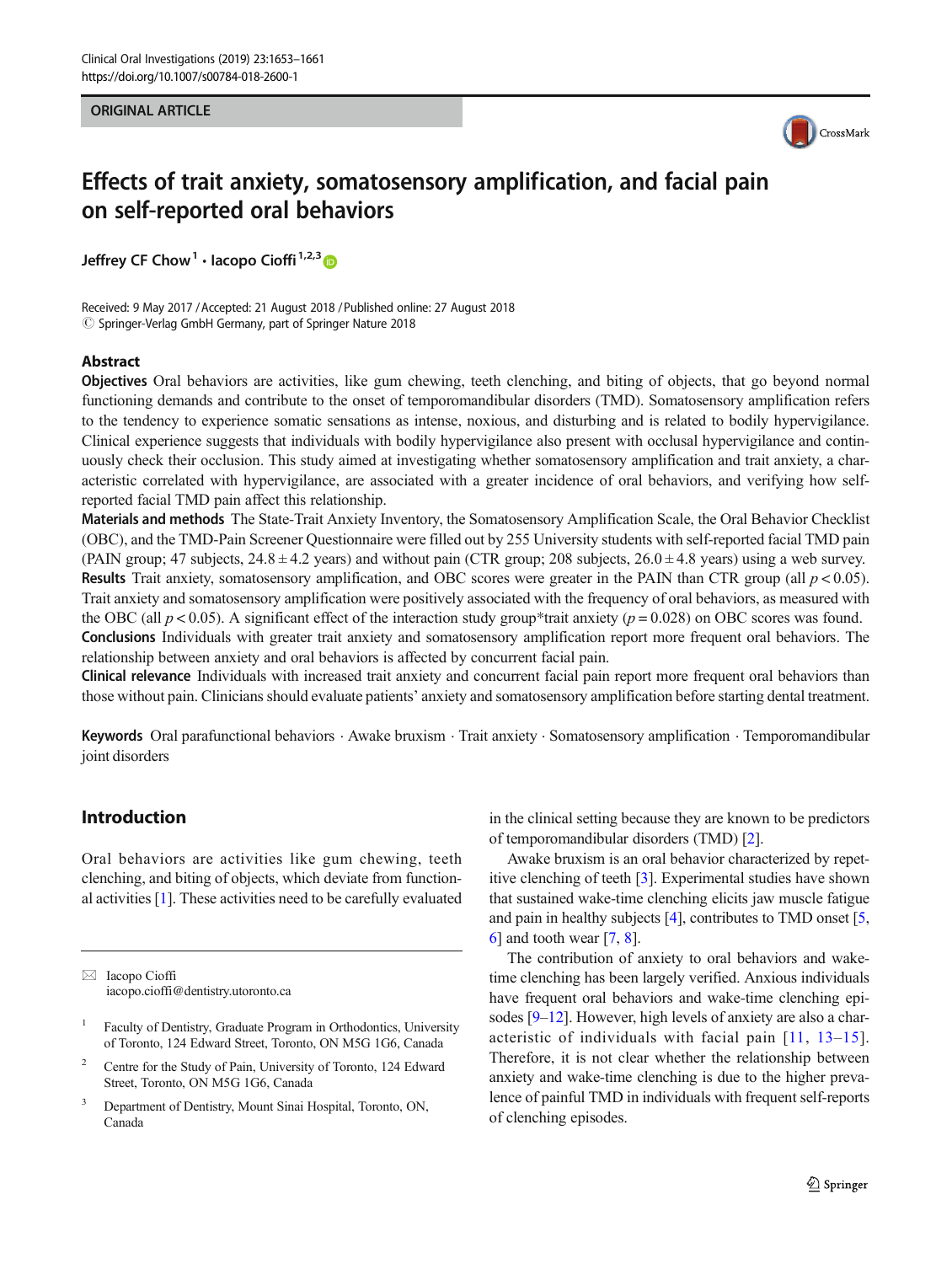Somatosensory amplification refers to the tendency to perceive a given normal somatic sensation (such as heat, cold, and touch) as intense, noxious, and disturbing [[16\]](#page-7-0). Amplification of somatic sensations involves bodily hypervigilance, which is characterized by a heightened attention to the body and a selective focus on detected sensations [\[16\]](#page-7-0). Clinical experience suggests that individuals with bodily hypervigilance also may present with occlusal hypervigilance, which is an increased occlusal perception and heightened attention to changes in one's dental occlusion [\[17](#page-7-0)]. People with occlusal hypervigilance present a selective focus on detecting occlusal sensations and continuously check their occlusion [\[17\]](#page-7-0). Oral behaviors involving repetitive tooth-to-tooth contact and clenching may serve to scan the intraoral environment in search of possible threats, and be more prevalent in individuals with greater somatosensory amplification.

This study aimed at investigating whether increased levels of trait anxiety and somatosensory amplification are associated with a greater incidence of oral behaviors. A second aim was to verify how self-reported facial pain affects this relationship. It was hypothesized that:

- 1. both anxiety and somatosensory amplification are positively associated with the frequency of oral behaviors, and
- 2. the relationship between anxiety and oral behaviors is influenced by concurrent facial pain.

#### Materials and methods

Two hundred fifty-five students (161 females, 94 males; mean  $age \pm SD = 25.8 \pm 4.7$  years) at the University of Toronto participated in a web survey with five online questionnaires. The survey included a modified version of the Diagnostic Criteria for Temporomandibular Disorders (DC/TMD) demographics questionnaire [[18\]](#page-7-0), the TMD-Pain Screener Questionnaire [\[18](#page-7-0), [19\]](#page-7-0), the State-Trait Anxiety Inventory [[20\]](#page-7-0), the Oral Behavior Checklist [[1,](#page-7-0) [21](#page-7-0)], and the Somatosensory Amplification Scale [[16\]](#page-7-0). The validity of these questionnaires has been tested in different settings [\[1,](#page-7-0) [16,](#page-7-0) [19](#page-7-0)–[23\]](#page-7-0). Incentive for individuals to fully complete the web-survey was established through a lottery system that led to the awarding of gift cards.

The TMD-Pain Screener questionnaire investigates about the presence of pain in the jaw or temple area in the last 30 days. Specifically, subjects were asked if they had pain in the jaw or temple area, pain or stiffness in the jaw on awakening, and whether oral activities affected any pain in the jaw or temple area. A score ranging from 0 to 2 points is attributed to each answer [[19\]](#page-7-0).

The State-Trait Anxiety Inventory includes 20 items for assessing state anxiety and 20 for assessing trait anxiety.

Trait anxiety includes constructs such as "I fell pleasant", "I feel nervous and restless", and "I feel like a failure". Participants indicated how they generally feel by choosing among the following options: "almost never," "sometimes," "often," or "almost always." Each answer is ranked as a score from 1 to 4 [\[20\]](#page-7-0).

The Oral Behaviors Checklist (OBC) includes 21 items assessing awareness and the self-reported frequency of waking-state oral behaviors [[21](#page-7-0)]. The reliability and validity of the OBC in detecting waking-state oral parafunctions has been previously demonstrated [\[1](#page-7-0), [21](#page-7-0)]. Participants reported the daily frequency for each oral behavior listed in the questionnaire by choosing among the following options: "none of the time," "a little of the time," "some of the time," "most of the time," or "all of the time." Each answer is ranked as a score from 0 to 4  $[21]$ .

Other than computing the total OBC score for each subject, a partial score (OBC6) was calculated by summing the OBC items 3, 4, 5, 10, 12, and 13 (i.e., no. 3: grinding teeth together during waking hours; no. 4: clenching teeth together during waking hours; no. 5: pressing, touching, or holding teeth together other than eating; no. 10: biting, chewing, or playing with tongue, cheeks, or lips; no. 12: holding objects between teeth or biting objects such as hair, pipe, pencils, pens, and fingers; no. 13: use of chewing gum). The rationale for using these items was that these oral activities are characterized by pressing attitudes against soft tissues, objects, or teeth, and may account for oral behaviors involving repetitive tooth-totooth contact and clenching.

The Somatosensory Amplification Scale (SSA) [\[16](#page-7-0)] includes ten statements investigating participants' sensitivity to bodily sensations, such as "Sudden loud noises really bother me," "I am often aware of various things happening within my body," and "I can sometimes hear my pulse or my heartbeat throbbing my ear". Participants could answer among the following options: "not at all," "a little," moderately," "quite a bit," or "extremely." Each answer is ranked as a score from 0 to  $4 \, [16]$  $4 \, [16]$ .

#### Website for research survey

A website was used to collect the measurements. The website was designed for access from desktop or laptop computers, tablets, and mobile phones and was advertised by use of flyers, social-media networking, and student newsletters including a Quick Response code linked to the website. The website included a set of multiple-choice questionnaires with answers inserted by the participant through the use of radio buttons and was structured to check for the completeness of the answers. A confirmation message after the completion of the survey was generated, including an identification (ID) that was linked to the lottery system. The web-survey accepted one attempt (one fully completed survey) from each and every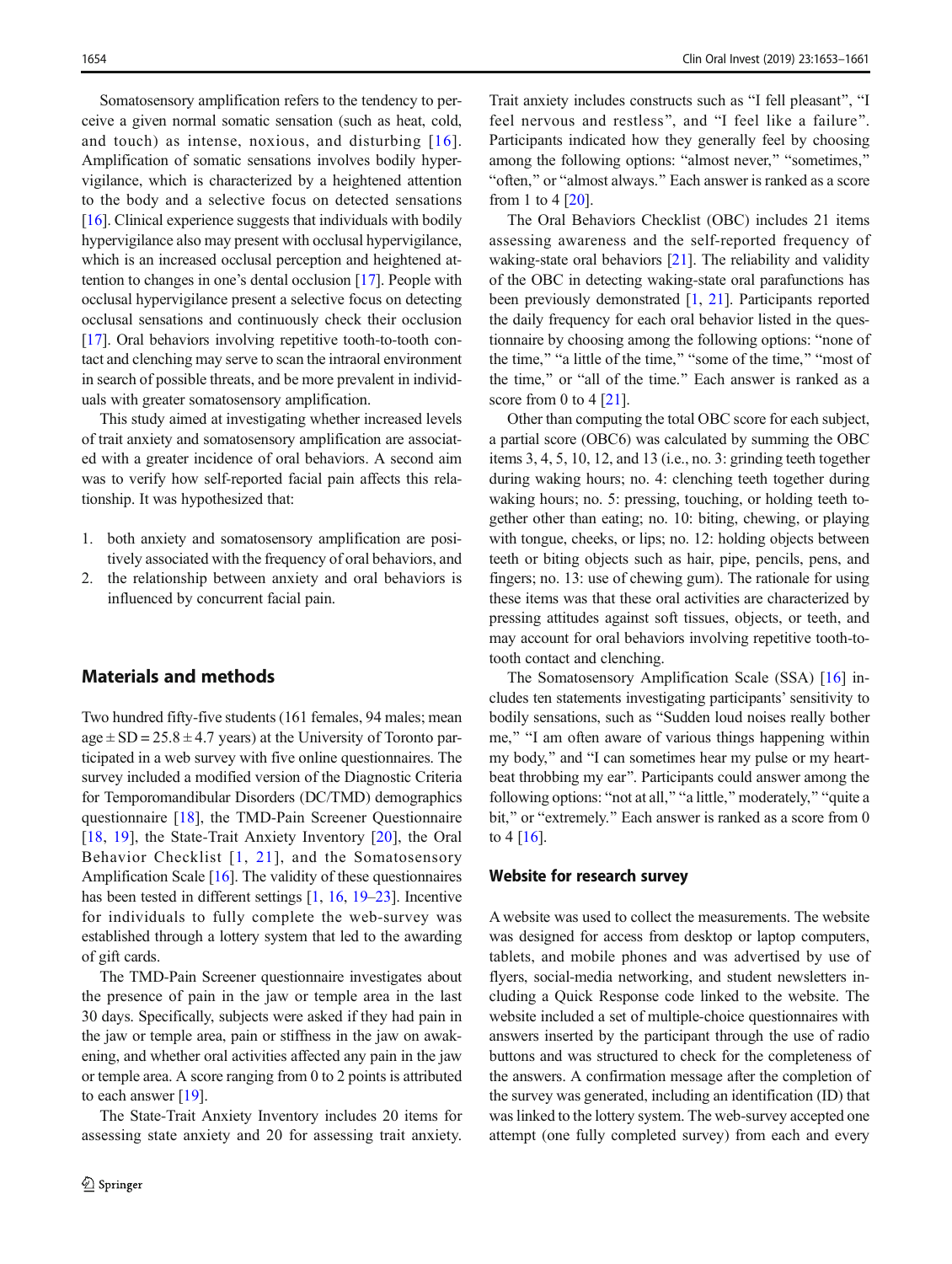registered participant. All collected data was encrypted, protected, and stored in a comma-separated values (CSV) worksheet. Informed consent was obtained on-line.

#### Statistical analysis

Based on the TMD-Pain Screener scores [[19\]](#page-7-0), two study groups were constructed. One group included people with scores  $\geq 3$ (group reporting facial pain, PAIN group), and the other comprised of participants with scores < 3 (no facial pain, CTR group).

Pearson coefficients  $(r)$  and coefficients of determinations  $(r^2)$  were computed to test correlations and associations be-<br>tween the study variables (Trait Anxiety OBC OBC6 SSA) tween the study variables (Trait Anxiety, OBC, OBC6, SSA) in both groups.

Contingency tables  $(2 \times 5)$  were constructed to examine the distribution of the items included in the Oral Behaviors Checklist (questions 1–21) in both the study groups. The Chisquared test was used to determine whether there was a significant association between the frequency of OBC items and the study groups. Standardized residuals were also computed. The Chi-squared test was also used to test whether the gender distribution was similar between groups. Non-parametric tests (Mann-Whitney) were used to test between-groups (PAIN vs. CTR) in trait anxiety, OBC, OBC6, and SSA scores.

In order to test the concurrent effect of gender, trait anxiety SSA, and pain (study group: OP vs CTR) on oral behaviors, two mixed-effect regression models were constructed. OBC and OBC6 scores were included as dependent variables. Trait anxiety and SSA scores were included in the model as covariates. Gender and the study group (PAIN vs. CTR) as fixed factors. All the interactions between independent variables were tested and retained in the models when statistically significant  $(p < 0.05)$ . Data were analyzed using SPSS version 24.0 (IBM).

#### Results

The PAIN group comprised 47 individuals (33 females, 14 males; mean  $age \pm SD = 24.8 \pm 4.2$  years). The CTR group included 208 subjects (128 females, 80 males; mean age  $\pm$  $SD = 26.0 \pm 4.8$  years).

### Between-group comparisons

Median scores for trait anxiety, oral behaviors (OBC and OBC6), and somatosensory amplification (SSA) are reported in Fig. [1](#page-3-0). Trait anxiety and SSA were greater in the PAIN than CTR group  $(p=0.001$  and  $p=0.003$ , respectively). OBC and OBC6 scores were higher in the PAIN than CTR group (all  $p < 0.001$ ). Most of the OBC items were more prevalent in the OP group (all  $p < 0.05$ ) than the CTR group (see Table [1](#page-4-0)). OBC scores were greater in female than in male individuals  $(p < 0.05)$ .

# Correlations and associations between trait anxiety, oral behaviors (OBC and OBC6), and somatosensory amplification (SSA)

In the PAIN group, trait anxiety was correlated to SSA  $(r =$ 0.519,  $p < 0.001$ ;  $r^2 = 0.27$ ), OBC  $(r = 0.586, p < 0.001$ ;  $r^2 = 0.34$ ), and OBC6  $(r = 0.436, p = 0.001$ ;  $r^2 = 0.19$ ) scores 0.34), and OBC6  $(r=0.436, p=0.001; r^2=0.19)$  scores.<br>SSA was significantly correlated to OBC  $(r=0$ .

SSA was significantly correlated to OBC  $(r = 0.352)$ ,  $p < 0.001$ ;  $r^2 = 0.12$ ) and OBC6 ( $r = 0.270$ ,  $p = 0.033$ ;  $r^2 = 0.07$ ) 0.07).

In the CTR group, trait anxiety was correlated to SSA  $(r =$ 0.242,  $p < 0.001$ ;  $r^2 = 0.06$ ), OBC ( $r = 0.290$ ,  $p < 0.001$ ;  $r^2 = 0.08$ ), and OBC6 ( $r = 0.298$ ,  $p < 0.001$ ;  $r^2 = 0.09$ ) 0.08), and OBC6  $(r = 0.298, p = 0.001; r^2 = 0.09)$ .<br>SSA was significantly correlated to OBC (

SSA was significantly correlated to OBC  $(r = 0.263)$ .  $p < 0.001$ ;  $r^2 = 0.07$ ) and OBC6 ( $r = 0.211$ ,  $p < 0.001$ ;  $r^2 = 0.04$ ) 0.04).

#### Mixed effect regression models

A significant main effect of gender  $(p = 0.039)$ , trait anxiety  $(p < 0.001)$ , SSA  $(p = 0.002)$ , and of the interaction group\*trait anxiety ( $p = 0.028$ ) on OBC scores was found (Table [2](#page-5-0)).

Figure [2](#page-6-0) depicts the interaction effect in the regression model.

A significant main effect of gender ( $p = 0.045$ ), trait anxiety  $(p < 0.001)$ , SSA  $(p = 0.032)$ , and the study group  $(p = 0.002)$ on OBC6 scores was also determined (Table [2](#page-5-0)).

#### **Discussion**

This study investigated the prevalence of oral behaviors in University students and tested the association between trait anxiety, somatosensory amplification, and oral behaviors. In addition, it evaluated whether facial TMD pain affected this relationship.

For this study, we used the TMD-Pain Screener Questionnaire [\[19](#page-7-0)] to detect individuals with facial TMD pain. The specificity and sensitivity of the TMD-Pain Screener Questionnaire for detecting painful TMD versus healthy controls have been reported to be 99.1% and 96.9%, respectively [\[19](#page-7-0)]. Therefore, this questionnaire is a valid tool to identify individuals with painful TMD. Similarly, the Oral Behaviors Checklist was shown to be valid (as compared to surface electromyography) for detecting wake-time oral parafunctional behaviors [\[1](#page-7-0)], as effectively predicts these activities in the natural environment [\[24\]](#page-7-0).

The prevalence of facial TMD pain was 18% (21% in females and 15% in males). This finding is consistent with a recent study reporting the prevalence of TMD pain in Finnish students be 25.9% in women and 11.4% in men [[25](#page-7-0)]. Differently from our study, other investigators found a higher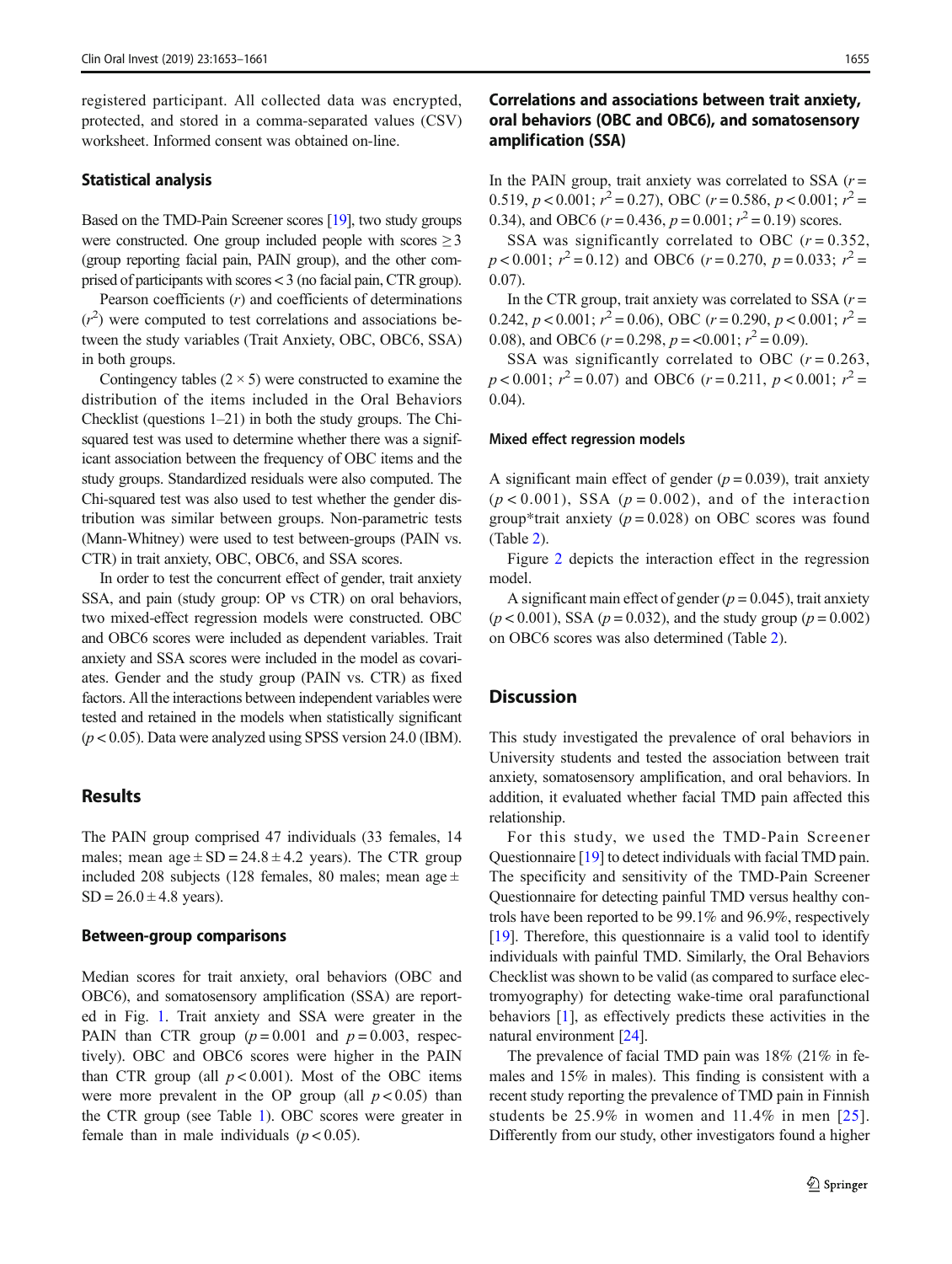<span id="page-3-0"></span>Fig. 1 Median values  $(\pm 95\%$ confidence intervals) for Trait Anxiety, OBC, OBC6, and SSA in both groups. White: CTR group, Gray: PAIN group. \*Between groups significant differences at  $p < 0.005$ 



prevalence of TMD symptoms (approximately 38–40%) in students [[26,](#page-7-0) [27](#page-7-0)]. Discrepancies between the studies may be due to the method used to detect TMD. In our report, we used the TMD-Pain Screener Questionnaire, which investigates the presence of painful TMD and does not account for nonpainful TMD (e.g., temporomandibular joint clicking). Therefore, the presence of TMD may be underestimated in our sample.

Our study has confirmed that oral behaviors and painful TMD are associated [\[2](#page-7-0), [5](#page-7-0), [28](#page-7-0)]. Clenching and grinding (OBC items 1, 3, 4), holding the teeth together (item 4), tensing the jaw muscles or holding the jaw in a rigid position (items 6, 7, 11), pressing the tongue against the teeth (item 9), playing with the tongue, cheeks or lips (item 10), and using chewing gum (item 13) were more frequent in individuals with facial TMD pain than pain-free individuals. These activities require a sustained and repetitive contraction of the jaw muscles, which may result in muscle overload, local ischemia, and pain [\[29,](#page-7-0) [30\]](#page-7-0).

Trait anxiety was measured by using the State-Trait Anxiety Inventory [\[20\]](#page-7-0). The reliability of this questionnaire has been shown to be high [\[20](#page-7-0), [31\]](#page-7-0). Trait anxiety was positively associated with oral behaviors, similarly to other studies reporting that the frequency of oral behaviors is increased in subjects with a more anxious personality disposition [[9](#page-7-0)–[12](#page-7-0)].

Somatosensory amplification scores were within the ranges reported previously [[28\]](#page-7-0). The relationship between somatosensory amplification and oral behaviors has been minimally investigated so far [\[12,](#page-7-0) [28](#page-7-0)]. Our study demonstrated a positive association between these constructs. Somatosensory amplification is related to bodily hypervigilance, which is a heightened perception of somatic sensations. Clinical realms reveal that patients with occlusal hypervigilance continuously check their occlusion [[17](#page-7-0)]. Specific oral behaviors characterized by repetitive tooth-to-tooth contact, tongue-to-teeth contact, and clenching may serve to scan the intraoral environment in search of possible threats.

The relationship between somatosensory amplification, trait anxiety, and oral behaviors is heightened in individuals with concurrent facial TMD pain. Trait anxiety was found to be greater in individuals with facial pain than the pain-free group. The relationship between anxiety and TMD has been object of several studies, which used with different scales [[15,](#page-7-0) [28,](#page-7-0) [32](#page-7-0)–[35](#page-8-0)] with contrasting results. A recent study examining TMD patients showed that the association between TMD and anxiety is dependent on the severity of TMD [[15\]](#page-7-0). Our regression model showed a significant interaction effect between trait anxiety and facial pain, which suggests that pain has an additive effect on the relationship between anxiety and oral behaviors: people with high levels of trait anxiety present a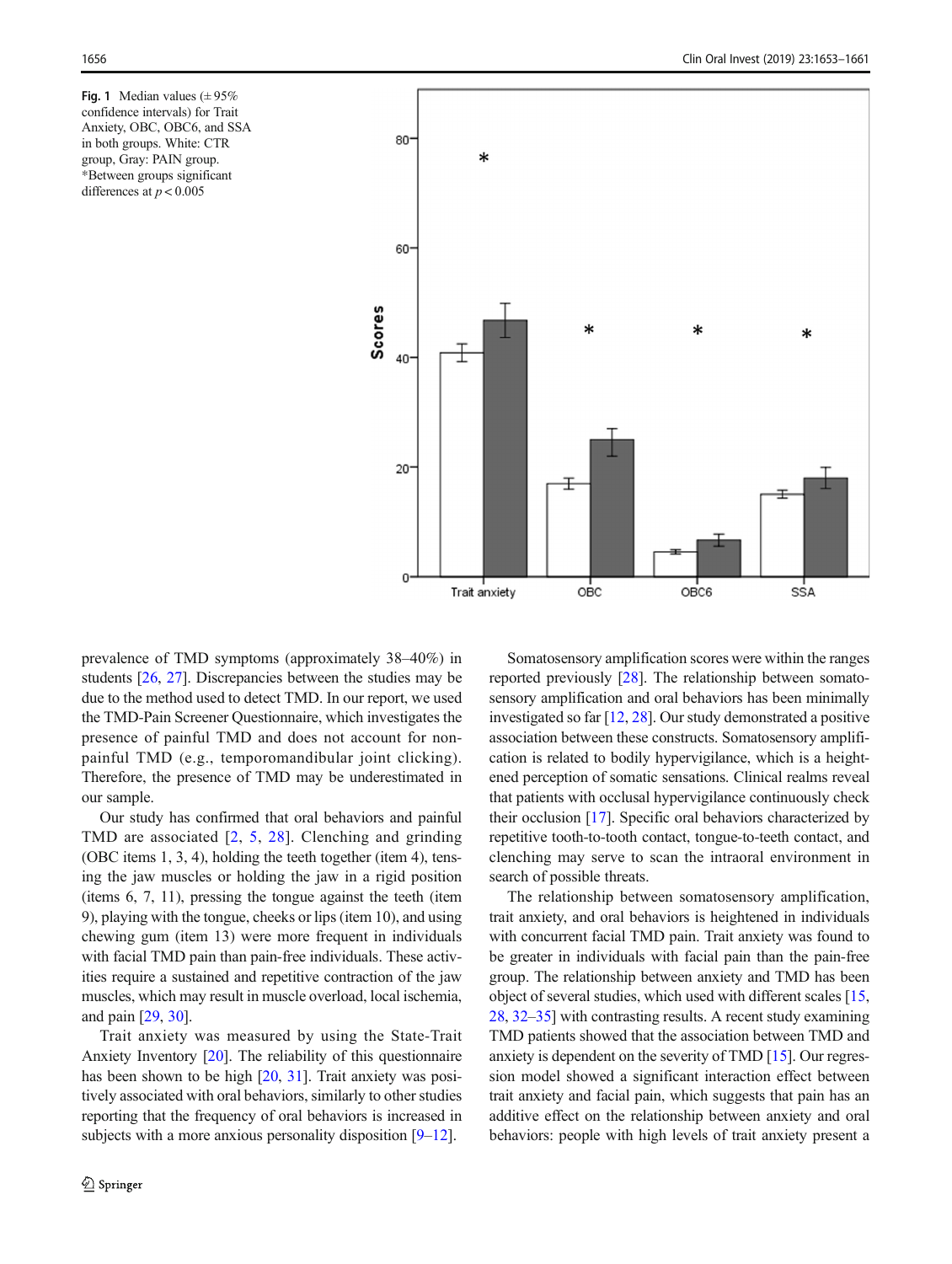<span id="page-4-0"></span>

| Frequency of oral behaviors in the study groups (PAIN<br>Table 1                                                                |                                                                      | vs. CTR). Standardized residuals are reported between squared brackets. Bold type: statistically significant |                                                     |                                                  |                                                     |
|---------------------------------------------------------------------------------------------------------------------------------|----------------------------------------------------------------------|--------------------------------------------------------------------------------------------------------------|-----------------------------------------------------|--------------------------------------------------|-----------------------------------------------------|
|                                                                                                                                 | None of the time                                                     | < 1 night/month                                                                                              | 1-3 nights/month                                    | 1-3 nights/week                                  | 4-7 nights/week                                     |
| Clench or grind teeth when asleep, based on any                                                                                 | $CTR(48.1\%)[0.8]$<br>99(                                            | 27 CTR (13.1%) [0.9]                                                                                         | 40 CTR $(19.4\%)$ [-0.1]                            | 19 CTR $(9.2\%)$ [-0.5]                          | 21 CTR $(10.2\%)$ [-1.7]                            |
| information you may have<br>p < 0.001                                                                                           | PAIN (27.7%) [-1.7]<br>131                                           | 1 PAIN $(2.1\%)$ [-1.8]                                                                                      | 10 PAIN (21.3%) [0.2]                               | 7 PAIN (14.9%) [4.0]                             | 16 PAIN (34.0%) [3.5]                               |
| Sleep in a position that puts pressure on the jaw (for<br>example, on stomach, on the side)<br>$p = 0.081$                      | 7 PAIN (14.9%) [-1.9]<br>70 CTR (34.0%) [0.9]                        | 1 PAIN $(2.1\%)$ [-0.7]<br>10 CTR (4.9%) [0.3]                                                               | 3 PAIN (6.4%) [-0.7]<br>8 CTR $(3.9\%)$ [-0.3]      | 26 CTR $(12.6\%)$ [-0.5]<br>9 PAIN (19.1%) [1.0] | 92 CTR (44.7%) [-0.5]<br>27 PAIN (57.4%)<br>$[1.0]$ |
|                                                                                                                                 |                                                                      | A little of the time                                                                                         | Some of the time                                    | Most of the time                                 | All of the time                                     |
| Grind teeth together during waking hours                                                                                        | CTR (75.2%) [0.6]<br>155                                             | 36 CTR $(17.5\%)$ [-0.5]                                                                                     | 11 CTR $(5.3\%)$ [-1.3]                             | $4$ CTR (1.9%) $[-0.4]$                          | $0$ CTR $(0\%)$                                     |
| $p = 0.004$                                                                                                                     | PAIN (55.3%) [-1.3]<br>26 I                                          | 12 PAIN (25.5%) [1.0]                                                                                        | 9 PAIN (19.1%) [2.7]                                | 0 PAIN (0%) [-0.9]                               | 0 PAIN (0%)-                                        |
| Clench teeth together during waking hours<br>p < 0.001                                                                          | PAIN (23.4%) [-1.9]<br>CTR (45.1%) [0.9]<br>93 <sup>o</sup><br>$\Xi$ | 15 PAIN (31.9%) [-0.6]<br>79 CTR (38.3%) [0.3]                                                               | 27 CTR (13.1%) [-1.6]<br>18 PAIN (38.3%) [3.3]      | 7 CTR $(3.4\%)$ [-0.4]<br>3 PAIN (6.4%) [0.8]    | 0 PAIN (0%)<br>0 CTR (0%)-                          |
| eating (that is, contact between upper and lower teeth)<br>Press, touch, or hold teeth together other than while<br>p < 0.001   | 79 CTR (38.3%) [1.0]<br>8 PAIN (17%) [-2.0]                          | 14 PAIN (29.8%) [-1.0]<br>85 CTR (41.3%) [0.5]                                                               | 34 CTR (16.5%) [-0.6]<br>12 PAIN (25.5%) [1.2]      | 13 PAIN (27.7%) [4.6]<br>8 CTR (3.9%) $[-2.2]$   | 0 PAIN (0%)<br>0 CTR $(0\%)$                        |
| Hold, tighten, or tense muscles without clenching or<br>bringing teeth together                                                 | PAIN (31.9%) $[-2.6]$<br>142 CTR (68.9%) [1.3]<br>151                | 42 CTR (20.4%) [-0.6]<br>15 PAIN (31.9%) [1.4]                                                               | 13 PAIN (27.7%) [3.3]<br>16 CTR $(7.8\%)$ [-1.6]    | 6 CTR $(2.9\%$ ] [-0.8]<br>4 PAIN (8.5%) [1.6]   | 0 PAIN (0%)<br>$0$ CTR $(0\%)$                      |
| Hold or jut jaw forward or to the side<br>p < 0.001                                                                             | 160 CTR (77.7%) [0.5]                                                | 37 CTR (18.0%) [0.2]                                                                                         | 7 CTR $(3.4\%)$ [-1.7]                              | 2 CTR $(1.0\%)$ [-0.7]                           | 0 CTR ( $0\%$ )-                                    |
| $p = 0.001$                                                                                                                     | PAIN (61.7%) [-1.0]<br>$29$ F                                        | 7 PAIN (14.0%) [-0.4]                                                                                        | 9 PAIN (19.1%) [3.5]                                | 2 PAIN (4.3%) [1.5]                              | 0 PAIN (0%)-                                        |
| Press tongue forcibly against teeth<br>$p = 0.001$                                                                              | 148 CTR (71.8%) [0.6]                                                | 43 CTR (20.9%) [-0.4]                                                                                        | 15 CTR $(7.3\%)$ [-0.5]                             | 0 CTR (0%) $[-1.6]$                              | 0 CTR $(0\%)$                                       |
| Place tongue between teeth                                                                                                      | 25 PAIN (53.2%) [-1.6]<br>154 CTR (74.8%) [1.0]                      | 13 PAIN (27.7%) [-0.8]<br>40 CTR (19.4%) [-0.9]                                                              | 6 PAIN (12.8%) [1.1]<br>9 CTR (4.4%) [-1.1]         | 3 CTR $(1.5\%)$ [-0.5]<br>3 PAIN (6.4%) [3.3]    | $0$ CTR $(0\%)$<br>0 PAIN (0%)                      |
| $p = 0.001$                                                                                                                     | PAIN (44.7%) [-2.0]<br>211                                           | 17 PAIN (36.2%) [2.0]                                                                                        | 7 PAIN (14.9%) [2.3]                                | 2 PAIN (4.3%) [1.1]                              | 0 PAIN (0%)                                         |
| Bite, chew or play with your tongue, cheeks, or lips                                                                            | 90 CTR (43.7%) [1.0]                                                 | 69 CTR (35.5%) [0.2]                                                                                         | 36 CTR (17.5%) [-1.1]                               | 11 CTR $(5.3\%)$ [-1.0]                          | 0 CTR ( $0\%$ )-                                    |
| $p = 0.001$                                                                                                                     | 9 PAIN (19.1%) [-2.2]                                                | 14 PAIN (29.8%) [-0.4]                                                                                       | 17 PAIN (36.2%) [2.3]                               | 7 PAIN (14.9%) [2.0]                             | 0 PAIN (0%)                                         |
| Hold jaw in rigid or tense position, such as to brace or<br>protect the jaw<br>p < 0.001                                        | 28 PAIN (59.6%) [-1.7]<br>179 CTR (86.9%) [0.8]                      | 25 CTR $(12.1\%)$ [-0.8]<br>11 PAIN (23.4%) [1.7]                                                            | 6 PAIN (12.8%) [3.7]<br>2CTR (1.0%) [-1.8]          | 0 CTR (0%) $[-1.3]$<br>2PAIN (4.3%) [2.7]        | 0 PAIN (0%)<br>0 CTR ( $0\%$ )-                     |
| Hold between the teeth or bite objects such as hair,<br>pipe, pencils, pens fingers, and fingernails                            | 132 CTR (64.1%) [0.2]                                                | 47 CTR (22.8%) [0.5]                                                                                         | 21 CTR (67.7%) [-0.8]                               | 6 CTR $(2.9\%)$ [-0.2]                           | $0$ CTR $(0\%)$                                     |
| $p = 0.151$                                                                                                                     | $[50 - 1(980 \, \text{K}) - 0.3]$<br>28 <sub>1</sub>                 | 7 PAIN (14.9%) [-1.0]                                                                                        | 10 PAIN (21.3%) [1.8]                               | 2 PAIN (4.3%) [0.4]                              | 0 PAIN $(0\%)$                                      |
| Use chewing gum<br>$p = 0.029$                                                                                                  | 55 CTR (26.7%) [-0.9]<br>31 PAIN (44.7%) [1.8]                       | 14 PAIN $(29.8\%)$ [-0.5]<br>73 CTR (35.4%) [0.3]                                                            | 6 PAIN (12.8%) $[-1.8]$<br>60 CTR (29.1%) [0.9]     | 6 PAIN (12.8%) $[-0.7]$<br>18 CTR (8.7%) [-0.3]  | 0 PAIN (0%)<br>$0$ CTR $(0\%)$                      |
| jaw (for example, woodwind, brass, string instruments)<br>Play musical instruments that involves use of mouth or<br>$p = 0.261$ | 189 CTR (91.7%) [-0.2]<br>46 PAIN (97.9%) [0.4]                      | 13 CTR (6.3%) [0.7]<br>0 PAIN (0%) $\left[-1.6\right]$                                                       | 0 PAIN (0%) $\left[-0.6\right]$<br>2 CTR (1%) [0.3] | 1 PAIN (2.1%) [0.6]<br>$2$ CTR (1%) $[-0.3]$     | 0 PAIN (0%)-<br>0 CTR $(0\%)$ -                     |
| Lean with your hand on the jaw, such as cupping, or<br>resting the chin in the hand                                             | 37 CTR (18%) [0.9]                                                   | 70 CTR (34%) [0.0]                                                                                           | 70 CTR (34.0%) [-0.3]                               | 29 CTR $(14.1\%)$ [-0.5]                         | $0$ CTR $(0\%)$                                     |
| $p = 0.094$                                                                                                                     | 2 PAIN (4.3%) [-1.9]                                                 | 16 PAIN (34%) [0.0]                                                                                          | 19 PAIN (40.4%) [0.6]                               | 10 PAIN (21.3%) [1.0]                            | 0 PAIN $(0\%)$                                      |
| Chew food on one side only                                                                                                      | 82 CTR (39.8%) [1.1]                                                 | 66 CTR (32.0%) [-0.1]                                                                                        | 31 CTR $(15.0\%)$ [-1.2]                            | 27 CTR $(13.1\%)$ [-0.3]                         | $0$ CTR $(0\%)$                                     |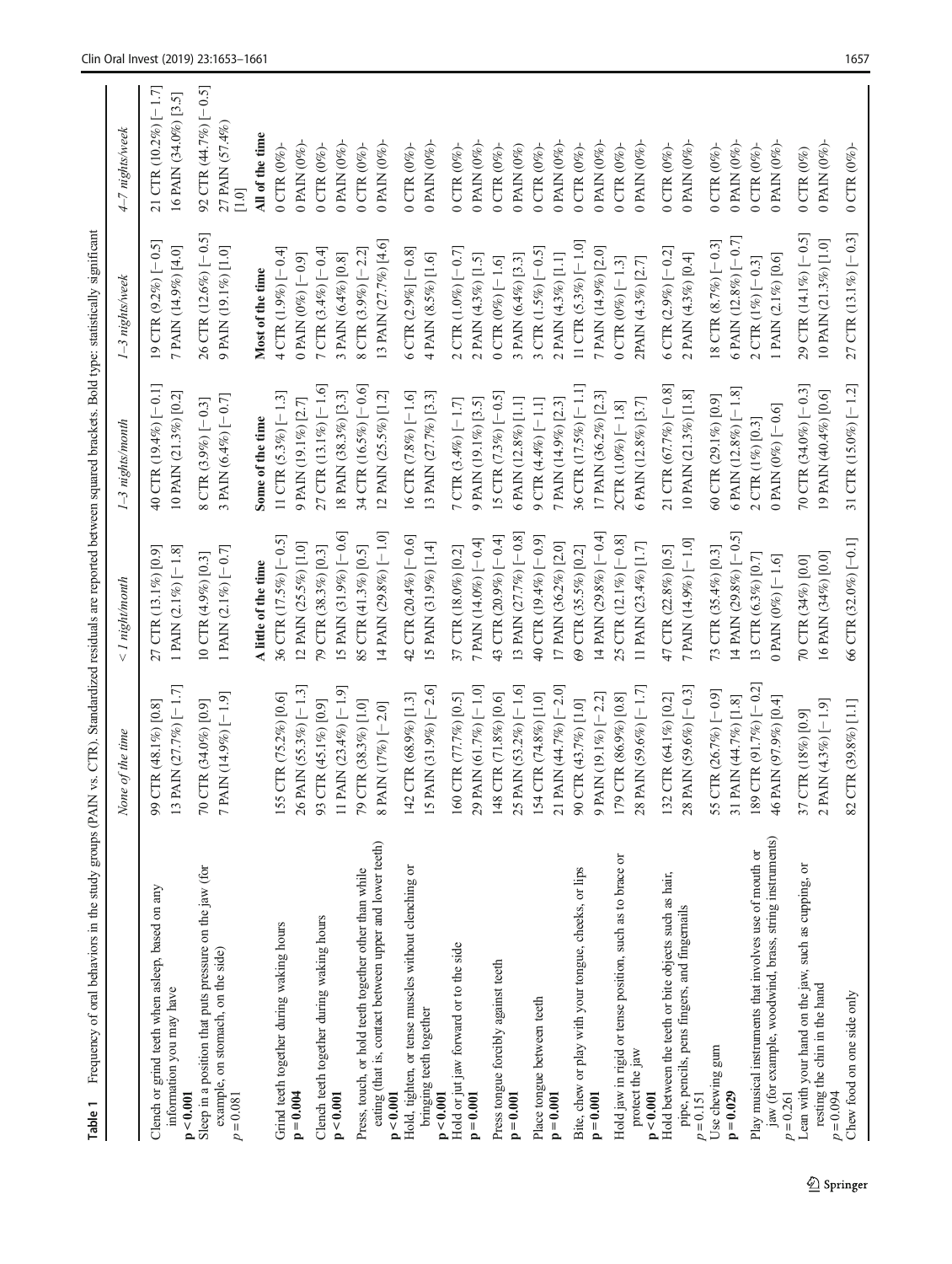<span id="page-5-0"></span>

|                                                  | None of the time         | < 1 night/month                   | 1-3 nights/month          | 1-3 nights/week                  | 4–7 nights/week   |
|--------------------------------------------------|--------------------------|-----------------------------------|---------------------------|----------------------------------|-------------------|
| $p = 0.002$                                      | $PAIN(14.9%)^[-2.3]$     | 16 PAIN (34.0%) [0.2]             | 16 PAIN (34.0%) [2.5]     | 8 PAIN (17.0%) [0.6]             | 0 PAIN (0%)-      |
| Eating between meals                             | 5 CTR (7.3%) [0.5]       | 75 CTR (36.4%) [0.2]              | 88 CTR (42.7%) [0.2]      | 28 CTR (13.6%) [-0.9]            | $0$ CTR $(0\%)$   |
| $p = 0.083$                                      | PAIN (2.1%) [-1.1]       | 15 PAIN (31.9%) $[-0.4]$          | 18 PAIN (38.3%) [-0.4]    | 13 PAIN (5.1%) [2.0]             | 0 PAIN $(0\%)$ -  |
| Sustained talking (for example, teaching, sales, | $0$ CTR (34.0%) [0.2]    | 94 CTR (45.6%) [0.2]              | 28 CTR $(13.6\%)$ [-0.2]  | 14 CTR $(6.8\%)$ [-0.6]          | $0$ CTR $(0\%)$   |
| customer service<br>$p = 0.480$                  | 4 PAIN $(29.8\%)$ [-0.4] | 19 PAIN $(40.4\%)$ $[-0.4]$       | 8 PAIN (17.0%) [0.5]      | 6 PAIN (12.8%) [1.2]             | 0 PAIN (0%)-      |
| Singing                                          | 28 CTR (62.1%) [0.6]     | 62 CTR (30.1%) $[-0.6]$           | 14 CTR $(6.8\%)$ $[-0.4]$ | 2 CTR $(1.0\%)$ $[-0.3]$         | $0$ CTR $(0\%)$   |
| $p = 0.172$                                      | $(1 PAM (44.7%) [-1.3]$  | 20 PAIN (42.6%) [1.2]             | 5 PAIN (10.6%) [0.8]      | 1 PAIN (2.1%) [0.6]              | 0 PAIN (0%)-      |
| Yawning                                          | 6 CTR (7.8%) [0.6]       | $[31 \text{ CTR } (63.6\%) [0.3]$ | 45 CTR (21.8%) [-0.7]     | $[4 \text{ CTR } (6.8\%) [-0.2]$ | $0$ CTR $(0\%)$   |
| $v = 0.191$                                      | PAIN (2.1%) [-1.2]       | 26 PAIN (55.3%) [-0.6]            | 16 PAIN (34.0%) [1.4]     | 4 PAIN (8.5%) [0.4]              | 0 PAIN $(0\%)$ -  |
| Hold telephone between your head and shoulders   | 16 CTR (56.3%) [0.0]     | 72 CTR $(35.0\%)$ [-0.2]          | 18 CTR (8.7%) [0.6]       | $0$ CTR $(0\%)$ [-0.9]           | $0$ CTR $(0\%)$ - |
| $p = 0.074$                                      | 6 PAIN $(55.3\%)$ [-0.1] | 19 PAIN (40.4%) [0.5]             | 1 PAIN $(2.1\%)$ [-1.3]   | 1 PAIN (2.1%) [1.9]              | 0 PAIN (0%)-      |
|                                                  |                          |                                   |                           |                                  |                   |

ï

Table 1 (continued)

(continued)

Table 2 Results from the regression models. Italic type: statistically significant

| Independent<br>variables |                    | OBC F value (p value) OBC6 F value (p value) |
|--------------------------|--------------------|----------------------------------------------|
| Group                    | 0.803(0.371)       | 9.846(0.002)                                 |
| Gender                   | 4.309(0.039)       | 4.068(0.045)                                 |
| Trait anxiety            | $22.434 \le 0.001$ | $18.813 \le 0.001$                           |
| <b>SSA</b>               | 9.687(0.002)       | 4.639(0.032)                                 |
| Group*trait anxiety      | 4.914(0.028)       |                                              |

greater frequency of oral behaviors if pain is present (Fig. [2](#page-6-0)).In agreement with previous reports [\[28](#page-7-0) , [36](#page-8-0)], somatosensory amplification was slightly greater in people reporting facial pain than pain-free individuals. This results suggests that concurrent pain heightens somatic bodily sensations and contributes to hypervigilance [[37](#page-8-0)]. The stronger relationship we found between somatosensory amplification and oral behaviors in individuals with facial TMD pain contributes to explain the general framework that links painful temporomandibular disorders to increased occlusal awareness [\[17\]](#page-7-0). In a previous study, it was shown that individuals with TMD continued to clench their teeth and in some cases increased their parafunctional activities when exposed to experimental changes to their dental occlusion [[38\]](#page-8-0). Differently, healthy individuals reduced the frequency of tooth contacts when exposed to the same condition [\[39](#page-8-0)].

In agreement with previous reports [ [5](#page-7-0) , [40\]](#page-8-0), in our study, oral behaviors were found to be gender-related and to be more frequent in females. However, due to the greater number of female participants in the current study, it is possible that this finding has been overestimated.

This study has some limitations. Firstly, the sample analyzed is composed of University students with a limited age range that may be not representative of the general population. Secondly, ethnic, racial, and cultural factors have been reported to influence anxiety and related disorders [\[41](#page-8-0)]. Our survey included more than ten different races and ethnicities. We decided not to include this data in the statistical analysis. Indeed, controlling for these variables may have significantly affected the power of our investigation. Thirdly, we used the TMD-Pain Screener Questionnaire [[18](#page-7-0) , [19\]](#page-7-0) to detect individuals with TMD pain but did not examine the participants clinically. Although this questionnaire has very high sensitivity and specificity (> 0.95) [[19](#page-7-0)] in detecting painful TMD, it cannot account for a clinical diagnosis and does not inform about the precise location of pain. Additionally, the TMD pain screener is able to inform only about painful TMD and does not account for non-painful TMD. Hence, the effect of nonpainful TMD on the outcome measures could not be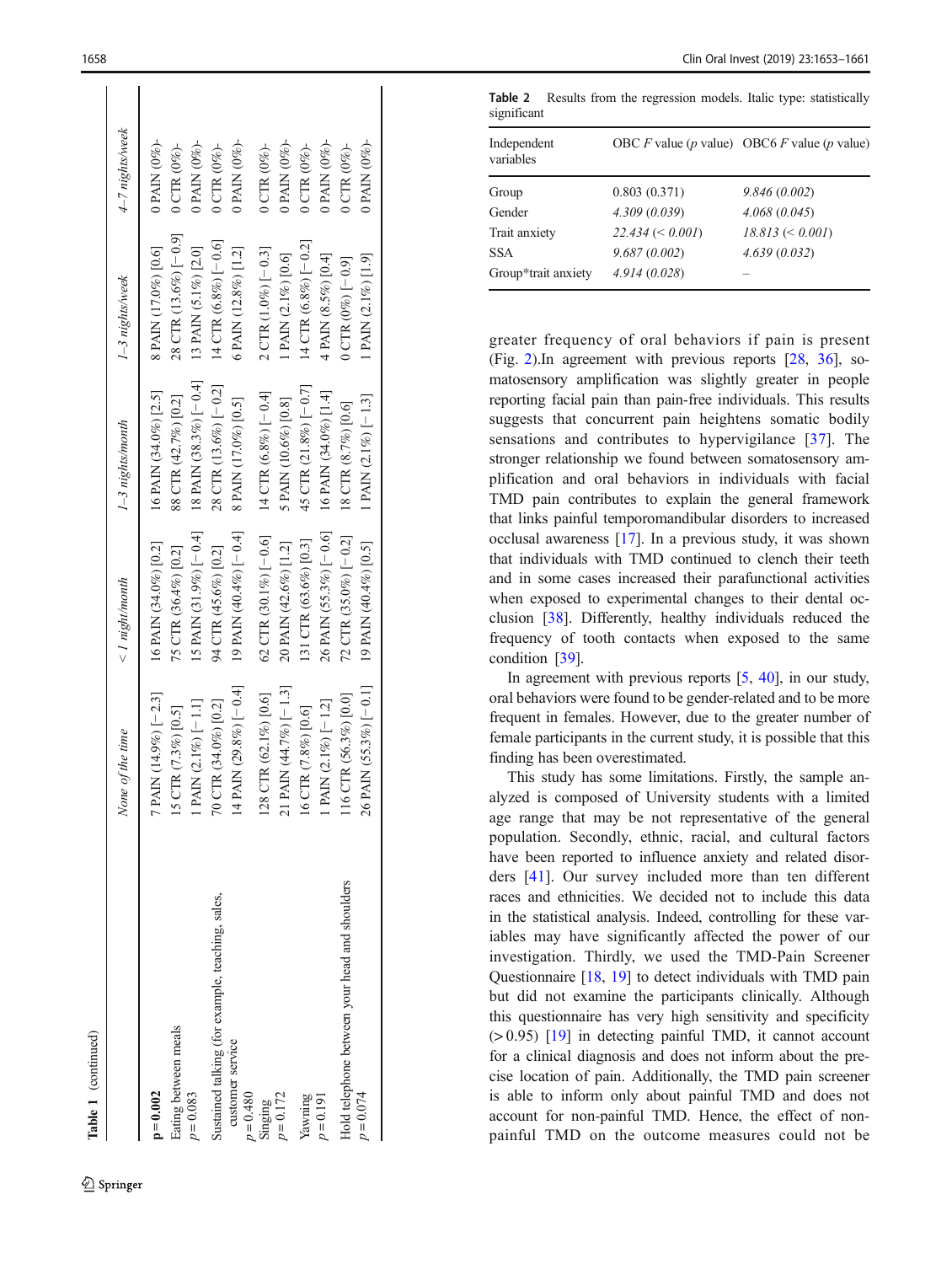<span id="page-6-0"></span>

Fig. 2 Scatter plots with regression lines showing the relationship between Trait Anxiety and OBC (predicted values) and Trait Anxiety and OBC6 (predicted values) in both groups. White: CTR group, Gray: PAIN group

estimated. Also, we did not measure the severity of facial pain, which could also have affected trait anxiety and oral behaviors in our sample. Moreover, it may be argued that including both somatosensory amplification and trait anxiety as predictors in the regression model may account for multi-collinearity. Somatosensory amplification and trait anxiety were positively correlated [[12](#page-7-0)], as reported previously [[42](#page-8-0)]. However, the correlation between these variables was found to be weak to moderate  $(r = 0.321)$ ,  $p < 0.001$ ), and could have not have affected the analysis [\[43\]](#page-8-0). In addition, our results indicate that the facial pain group reported more frequent clenching activities during sleep than the pain-free group. Nonetheless, the validity of the oral behaviors checklist for the assessment of sleep bruxism is limited. Finally, research surveys present some limits. Indeed, data are retrieved only from those willing to participate and fill out a battery of questionnaire. Therefore, the validity of surveys may be somehow limited.

In conclusion, this study has shown the following:

- 1. Both somatosensory amplification—an estimate of bodily and occlusal hypervigilance—and trait anxiety are positively associated with oral behaviors.
- 2. Concurrent facial pain heightens the relationship between trait anxiety and oral behaviors.

Therefore, clinicians should gather information about patient's psychological traits before starting dental treatments as they influence oral behaviors. Indeed, oral behaviors may cause jaw muscle overloading and pain, favor orthodontic relapse, compromise patient's adaptation to dental rehabilitations, and thereby increase the risk of failure during treatment.

Acknowledgments The authors are grateful to Dr. Sunjay Suri and Dr. Siew-Ging Gong for their comments on the research design, and to Ms. Venus Marwah and Ms. Fangdi Amalia Cong) for their initial contribution in recruiting participants.

Funding This study was supported by the Faculty of Dentistry, University of Toronto and by the American Association of Orthodontics Foundation (AAOF) through an Orthodontic Faculty Development Research Award (Dr. Iacopo Cioffi).

#### Compliance with ethical standards

Conflict of interest Dr. Jeffrey CF Chow declares that he has no conflict of interest. Dr. Iacopo Cioffi declares that he has no conflict of interest.

Ethical approval All procedures performed in studies involving human participants were in accordance with the ethical standards of the institutional and/or national research committee and with the 1964 Helsinki declaration and its later amendments or comparable ethical standards.

Informed consent For this study was obtained on-line from all individual participants included in the study. The study was reviewed and approved by the University of Toronto Research Ethics Board (protocol #32797).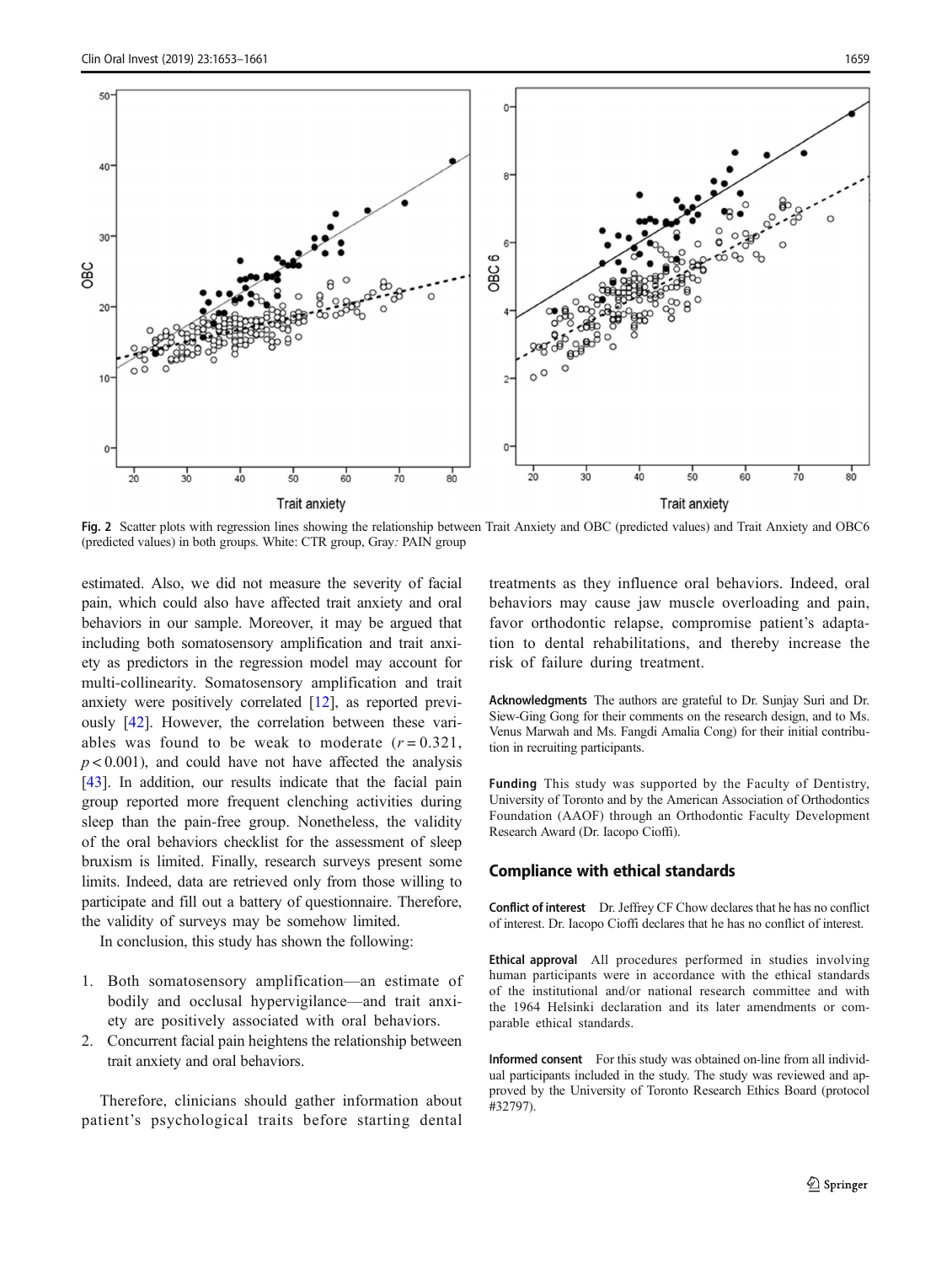# <span id="page-7-0"></span>References

- 1. Ohrbach R, Markiewicz MR, McCall WD Jr (2008) Waking-state oral parafunctional behaviors: specificity and validity as assessed by electromyography. Eur J Oral Sci 116:438–444
- 2. Ohrbach R, Bair E, Fillingim RB, Gonzalez Y, Gordon SM, Lim PF, Ribeiro-Dasilva M, Diatchenko L, Dubner R, Greenspan JD, Knott C, Maixner W, Smith SB, Slade GD (2013) Clinical facial characteristics associated with risk of first-onset TMD: the OPPERA prospective cohort study. J Pain 14(12Suppl):T33–T50
- 3. Lobbezoo F, Ahlberg J, Glaros AG, Kato T, Koyano K, Lavigne GJ, de Leeuw R, Manfredini D, Svensson P, Winocur E (2013) Bruxism defined and graded: an international consensus. J Oral Rehabil 40:2–4
- 4. Farella M, Soneda K, Vilmann A, Thomsen CE, Bakke M (2010) Jaw muscle soreness after tooth-clenching depends on force level. J Dent Res 89:717–721
- 5. Michelotti A, Cioffi I, Festa P, Scala G, Farella M (2010) Oral parafunctions as risk factors for diagnostic TMD subgroups. J Oral Rehabil 37:157–162
- 6. Slade GD, Ohrbach R, Greenspan JD, Fillingim RB, Bair E, Sanders AE, Dubner R, Diatchenko L, Meloto CB, Smith S, Maixner W (2016) Painful temporomandibular disorder: decade of discovery from OPPERA studies. J Dent Res 95:1084–1092
- 7. Pigno MA, Hatch JP, Rodrigues-Garcia RC, Sakai S, Rugh JD (2001) Severity, distribution, and correlates of occlusal tooth wear in a sample of Mexican-American and European-American adults. Int J Prosthodont 14:65–70
- 8. Dıraçoğlu D, Alptekin K, Cifter ED, Güçlü B, Karan A, Aksoy C (2011) Relationship between maximal bite force and tooth wear in bruxist and non-bruxist individuals. Arch Oral Biol 56:1569–1575
- Manfredini D, Lobbezoo F (2009) Role of psychosocial factors in the etiology of bruxism. J Orofac Pain 23:153–166
- 10. Endo H, Kanemura K, Tanabe N, Takebe J (2011) Clenching occurring during the day is influenced by psychological factors. J Prosthodont Res 55:159–164
- 11. Michelotti A, Cioffi I, Landino D, Galeone C, Farella M (2012) Effects of experimental occlusal interferences in individuals reporting different levels of wake-time parafunctions. J Orofac Pain 26:168–175
- 12. Cioffi I, Michelotti A, Perrotta S, Chiodini P, Ohrbach R (2016) Effect of somatosensory amplification and trait anxiety on experimentally induced orthodontic pain. Eur J Oral Sci 124:127–134
- 13. Pallegama RW, Ranasinghe AW, Weerasinghe VS, Sitheeque MA (2005a) Anxiety and personality traits in patients with muscle related temporomandibular disorders. J Oral Rehabil 32:701–707
- 14. Fillingim RB, Ohrbach R, Greenspan JD, Knott C, Diatchenko L, Dubner R, Bair E, Baraian C, Mack N, Slade GD, Maixner W (2013) Psychological factors associated with development of TMD: the OPPERA prospective cohort study. J Pain 14(12 Suppl):T75–T90
- 15. Reiter S, Emodi-Perlman A, Goldsmith C, Friedman-Rubin P, Winocur E (2015) Comorbidity between depression and anxiety in patients with temporomandibular disorders according to the research diagnostic criteria for temporomandibular disorders. J Oral Facial Pain Headache 29:135–143
- 16. Barsky AJ (1988) The amplification of somatic symptoms. Psychosom Med 50:510–519
- 17. Palla S, Klinenberg I (2015) Occlusion and adaptation to change: neuroplasticity and its implications for cognition. In: Klineberg I, Eckert SE. Functional occlusion in restorative dentistry and prosthodontics. Elsevier, Edinburg, p 48
- 18. Schiffman E, Ohrbach R, Truelove E, Look J, Anderson G, Goulet JP, List T, Svensson P, Gonzalez Y, Lobbezoo F, Michelotti A, Brooks SL, Ceusters W, Drangsholt M, Ettlin D, Gaul C, Goldberg LJ, Haythornthwaite JA, Hollender L, Jensen R, John

 $\hat{Z}$  Springer

MT, de Laat A, de Leeuw R, Maixner W, van der Meulen M, Murray GM, Nixdorf DR, Palla S, Petersson A, Pionchon P, Smith B, Visscher CM, Zakrzewska J, Dworkin SF, International RDC/TMD Consortium Network, International association for Dental Research, Orofacial Pain Special Interest Group, International Association for the Study of Pain (2014) Diagnostic criteria for temporomandibular disorders (DC/TMD) for clinical and research applications: recommendations of the international RDC/TMD consortium network and facial pain special interest group. J Oral Facial Pain Headache 28:6–27

- 19. Gonzalez YM, Schiffman E, Gordon SM, Seago B, Truelove EL, Slade G, Ohrbach R (2011) Development of a brief and effective temporomandibular disorder pain screening questionnaire: reliability and validity. J Am Dent Assoc 142:1183–1191
- Spielberger C (1983) Manual for the state-trait anxiety inventory (rev. ed.). Consulting Psychologists Press, Palo Alto (CA)
- 21. Markiewicz MR, Ohrbach R, McCall WD Jr (2006) Oral behaviors checklist: reliability of performance in targeted waking-state behaviors. J Orofac Pain 20:306–316
- 22. Nakao M, Barsky AJ (2007) Clinical application of somatosensory amplification in psychosomatic medicine. Biopsychosoc Med 9(1):17
- 23. Oei TP, Evans L, Crook GM (1990) Utility and validity of the STAI with anxiety disorder patients. Br J Clin Psychol 29(Pt 4):429–432
- 24. Kaplan SE, Ohrbach R (2016) Self-report of waking-state oral parafunctional behaviors in the natural environment. J Oral Facial Pain Headache 30:107–119
- 25. Huhtela OS, Näpänkangas R, Joensuu T, Raustia A, Kunttu K, Sipilä K (2016) Self-reported bruxism and symptoms of temporomandibular disorders in Finnish University students. J Oral Facial Pain Headache 30:311–317
- 26. Al Moaleem MM, Okshah AS, Al-Shahrani AA, Alshadidi AA, Shaabi FI, Mobark AH, Mattoo KA (2017) Prevalence and severity of temporomandibular disorders among undergraduate medical students in association with Khat chewing. J Contemp Dent Pract 18: 23–28
- 27. Barbosa C, Gavinha S, Soares T, Manso MC (2016) Coincidence and awareness of the relationship between temporomandibular disorders and jaw injury, orthodontic treatment, and third molar removal in university students. J Oral Facial Pain Headache 30: 221–227
- 28. Cioffi I, Landino D, Donnarumma V, Castroflorio T, Lobbezoo F, Michelotti A (2017) Frequency of daytime tooth clenching episodes in individuals affected by masticatory muscle pain and pain-free controls during standardized ability tasks. Clin Oral Investig 21: 1139–1148
- 29. Delcanho RE, Kim YJ, Clark GT (1996) Haemodynamic changes induced by submaximal isometric contraction in painful and nonpainful human masseter using near-infra-red spectroscopy. Arch Oral Biol 41:585–596
- 30. Suzuki S, Castrillon EE, Arima T, Kitagawa Y, Svensson P (2016) Blood oxygenation of masseter muscle during sustained elevated muscle activity in healthy participants. J Oral Rehabil 43(12):900–910
- 31. Julian LJ (2011) Measures of anxiety: state-trait anxiety inventory (STAI), Beck anxiety inventory (BAI), and hospital anxiety and depression scale-anxiety (HADS-A). Arthritis Care Res (Hoboken) 63 Suppl 11:S467–S472
- 32. Giannakopoulos NN, Keller L, Rammelsberg P, Kronmüller KT, Schmitter M (2010) Anxiety and depression in patients with chronic temporomandibular pain and in controls. J Dent 38:369–376
- 33. de Lucena IM, Rodrigues LL, Teixeira ML, Pozza DH, Guimaraes AS (2012) Prospective study of a group of pre-university students evaluating anxiety and depression relationships with temporomandibular disorders. J Clin Exp Dent 4:e102–e106
- 34. Schierz O, John MT, Reissmann DR, Mehrstedt M, Szentpétery A (2008) Comparison of perceived oral health in patients with